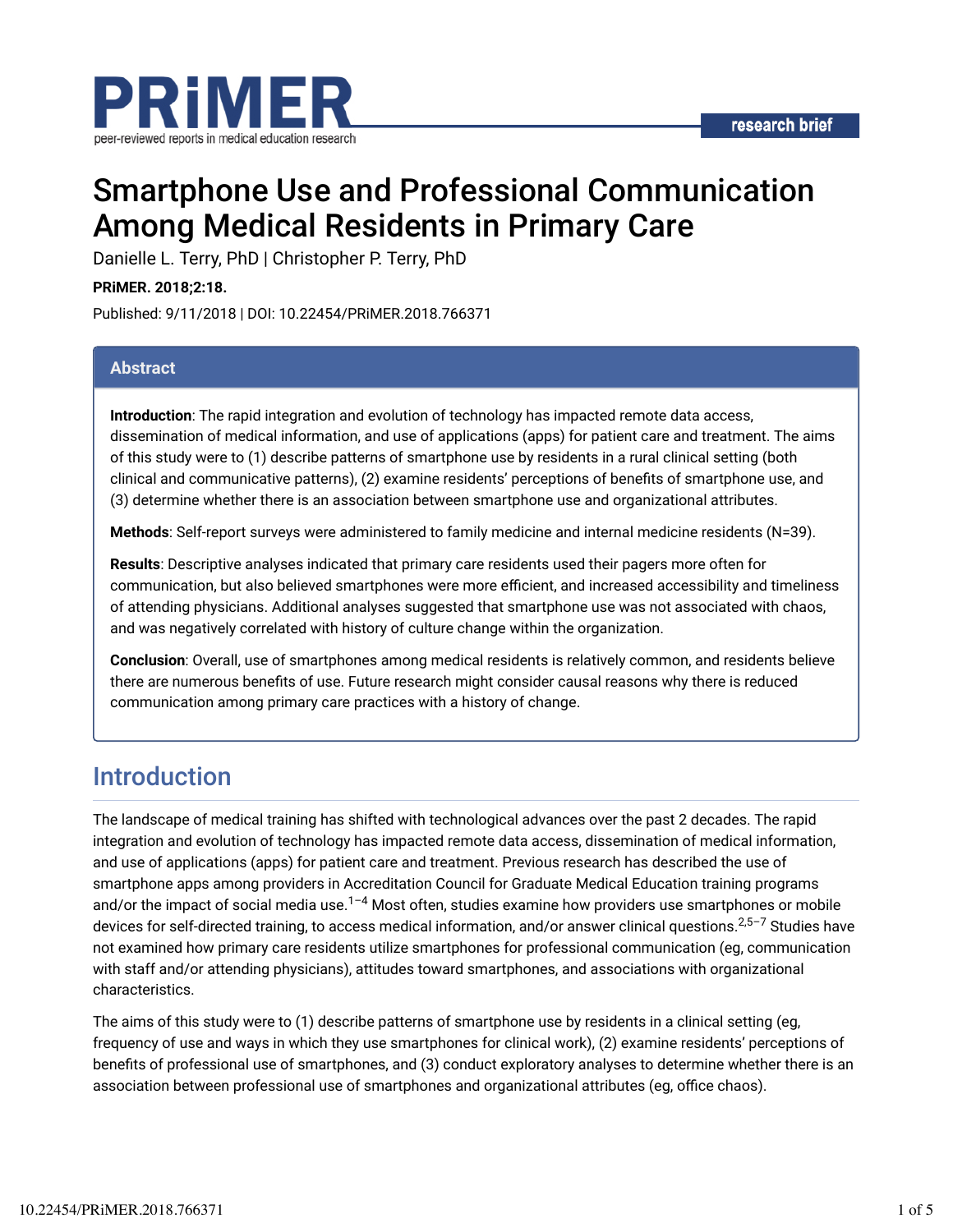## **Methods**

Participants included 39 PGY-1-3 family medicine and internal medicine medical residents, 18 years or older (M<sub>age</sub>=30.1, SD=2.7) training at a rural Pennsylvania teaching hospital. The sample was 53.8% male, and completion rates were evenly distributed among PGY-1, 2, and 3 residents. Residents predominantly identified as Asian and white (46.2% and 43.6%, respectively). Analyses indicated that family medicine and internal medicine residents significantly differed according to race/ethnicity, with a greater representation of white residents in family medicine, and Asian residents in internal medicine. Residents were surveyed anonymously, and the protocol was approved by the Institutional Review Board of the Guthrie Clinic.

#### *Measures*

A brief measure was developed to assess residents' professional use of smartphones and pagers. This measure was adapted from other studies examining app usage among medical residents. $^{1,4}$  Smartphones were defined as mobile phones with text and verbal communication abilities that also contained most functions of a computer, including an internet connection. All residents were issued a one-way pager by their residency programs. These electronic devices allow residents to receive text messages while on duty and send text messages to peers and attendings via the health organization's intranet site.

Professional communication was defined as any sort of communication or contact with a colleague, peer, or other staff member within the organization for work-related or professional reasons. This definition was emphasized verbally during administration of the survey, and several times within the questionnaire, to avoid confusion with personal use (eg, calling a friend, worker, or family member for social reasons). Eight questions asked about specific usage (frequency and type of use). Residents completed an additional eight questions ( $a=.7$ ) assessing their beliefs about smartphones using a 7-point Likert scale ranging from 1 (strongly disagree) to 7 (strongly agree). Residents indicated their agreement or disagreements with statements like, "Using my smartphone increases my efficiency," or "Using smartphones to communicate has strengthened my relationship with coworkers and other physicians."

Institutional policy clearly indicates the prohibition of the release of protected health information (PHI) via devices or electronic communication systems that do not meet specific security restrictions (ie, text messaging PHI from a personally-owned smartphone). Responses to questions regarding professional communication did not allow the authors to identify whether residents had specifically violated HIPPA policies regarding electronic communication and PHI.

Residents completed two measures to examine organizational practice and functioning. The Survey of Organizational Attributes of Primary Care (SOAPC) $^8$  (α=.7), was designed to assess a primary care practice's resources for change. This 21-item measure is comprised of four factors including communication, decisionmaking, stress/chaos, and history of change. Items are measured using a 5-point Likert scale ranging from 1 (strongly disagree) to 5 (strongly agree). The first three subscales capture internal resources for change, while the fourth subscale (history of change) is a measure of perceived change.

The communication subscale measures the team's ability to work through challenges via consultation and discussion, with higher scores indicative of better communication. Questions from the decision-making subscale assess collaborative decision-making, and the degree to which leadership encourages member input. The higher the score on the stress/chaos subscale, the greater the likelihood that members of the team feel overwhelmed by workload demands. Finally, higher scores on the history of change subscale indicate a greater perception of change within the culture of the organization and/or management of the practice. This subscale required that residents agree or disagree with statements like, "Our practice has changed how it takes initiative to improve patient care," and "Our practice has changed how everyone relates." Statements from this scale do not indicate the degree to which beneficial change has occurred, but simply assess whether perceived change has occurred.

One question assessed perception of pace within the clinic (ie, "How would you rate the pace at the clinic you work in?") from 1 (calm) to 5 (chaotic), and an additional question assessed reciprocal sharing behavior (eg, "You keep to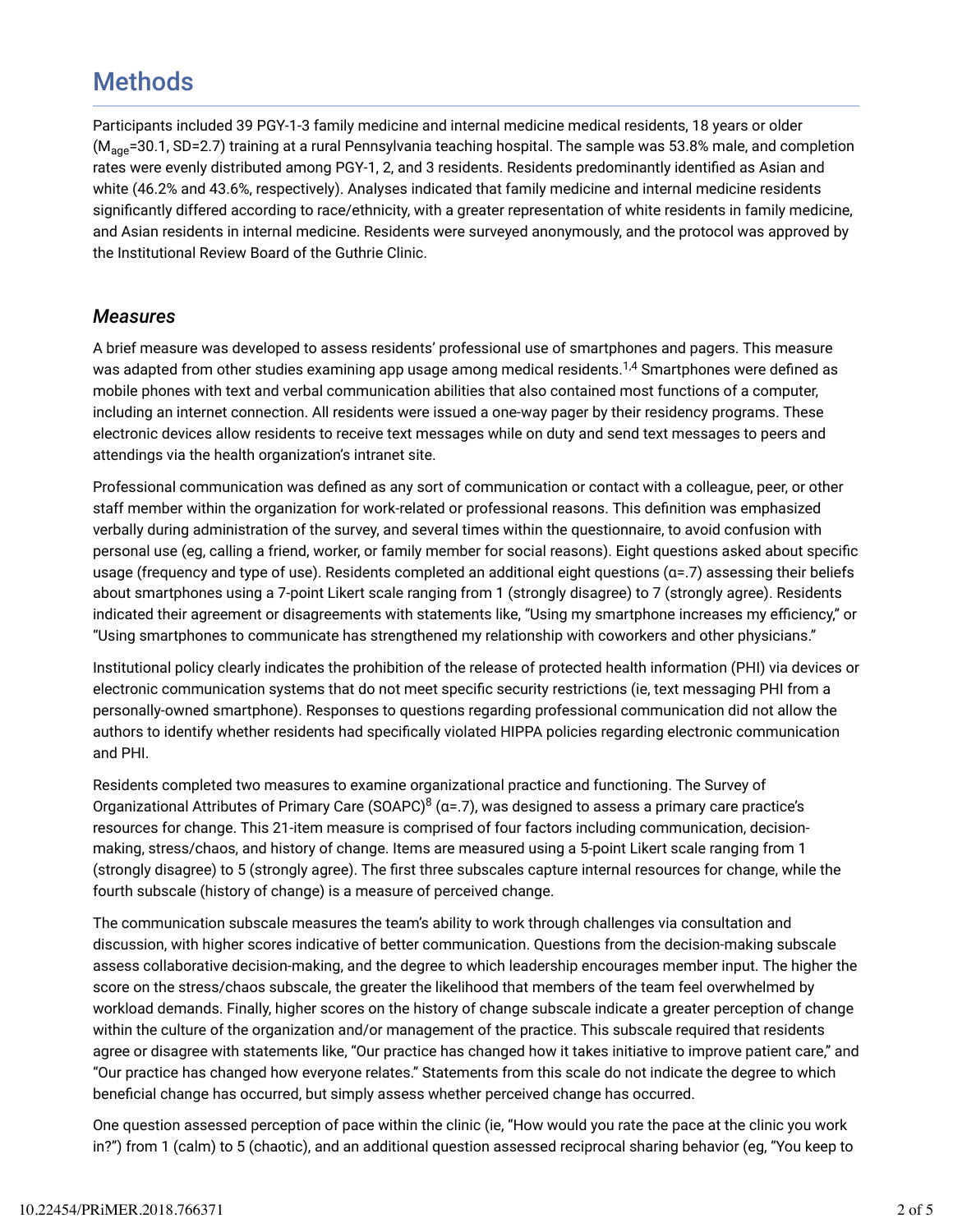yourself and do your own thing versus pitch-in to help others and they pitch in to help you") of work responsibilities (1=never to 5=often).

### **Results**

#### *Patterns of Smartphone Use*

Descriptive analyses were conducted to identify patterns of smartphone use among residents. There were no significant differences between family medicine and internal medicine residents on variables related to usage, thus results reported examine both groups.

All residents (100%) indicated that they owned a smartphone. Residents reported that they used one-way pagers for work-related communication more often than smartphones (72.3% and 36.2%, respectively). Most residents reported that they used their smartphones to communicate with other staff (84.6%), and to access medical calculators (82.1%), drug guides (76.9%), and UpToDate (76.9%). See Table 1 for a complete list of smartphone activities endorsed by residents.

Regarding communication with staff, the majority of residents indicated that they used their smartphones to communicate with other residents (97.4%) or the attending physician (76.9%). They were less likely to endorse contacting other physicians, support staff, or nurses via smartphone (18.0%, 5.1%, and 5.1%, respectively).

#### *Perceived Bene7ts of Smartphone Use*

Regarding perceived benefits of smartphone use, although the overall mean score suggested that residents did not believe their smartphones should replace their pagers (M=3.8, SD=2.2), 20.5% of residents indicated they strongly agreed that it should replace their pager, and 23.1% strongly disagreed that it should replace their pager. Nearly 75% of residents indicated that using a smartphone increased their efficiency, and 48.7% indicated that it decreased workflow disruption. Over half of residents (61.5%) believed that attending physicians were more accessible by smartphone than pager, and 79.5% indicated that using a smartphone decreased the amount of time to reach the attending physician.

Finally, residents did not believe that use of smartphones resulted in difficulties or benefits for professional boundary setting (M=4.2, SD=1.5), and the majority of residents (75.0%) believed that there was no impact of smartphone use on their interpersonal relationships with patients.

### *Smartphone Use and Organizational Characteristics*

Bivariate correlation analyses were conducted to examine associations between quantity of cell phone use and scores on the Survey of Organizational Attributes. There was no association between percentage of time using smartphones and communication, decision-making, and stress/chaos. However, history of change was negatively associated with smartphone use ( $r=-.3$ ,  $P=-.04$ ). There was no significant association between smartphone use and reciprocal sharing of responsibilities.

### **Conclusion**

In general, findings are consistent with a recent study $^4$  that suggested 100% of residents have mobile devices and commonly use apps. Although less than half of residents in the present sample reported using their smartphone more often than their one-way pager for work-related communication, most residents used their smartphone for at least some work-related tasks, including communicating with peers and attending staff. Overall, residents had positive perceptions of their smartphone use, including improved efficiency and accessibility to attending physicians.

Despite the consensus that smartphones are beneficial, residents were relatively polarized on the issue of whether smartphones should completely replace pagers. Nearly a quarter of the residents surveyed felt strongly that smartphones should replace pagers, yet another quarter of the residents strongly disagreed. Consequently, if the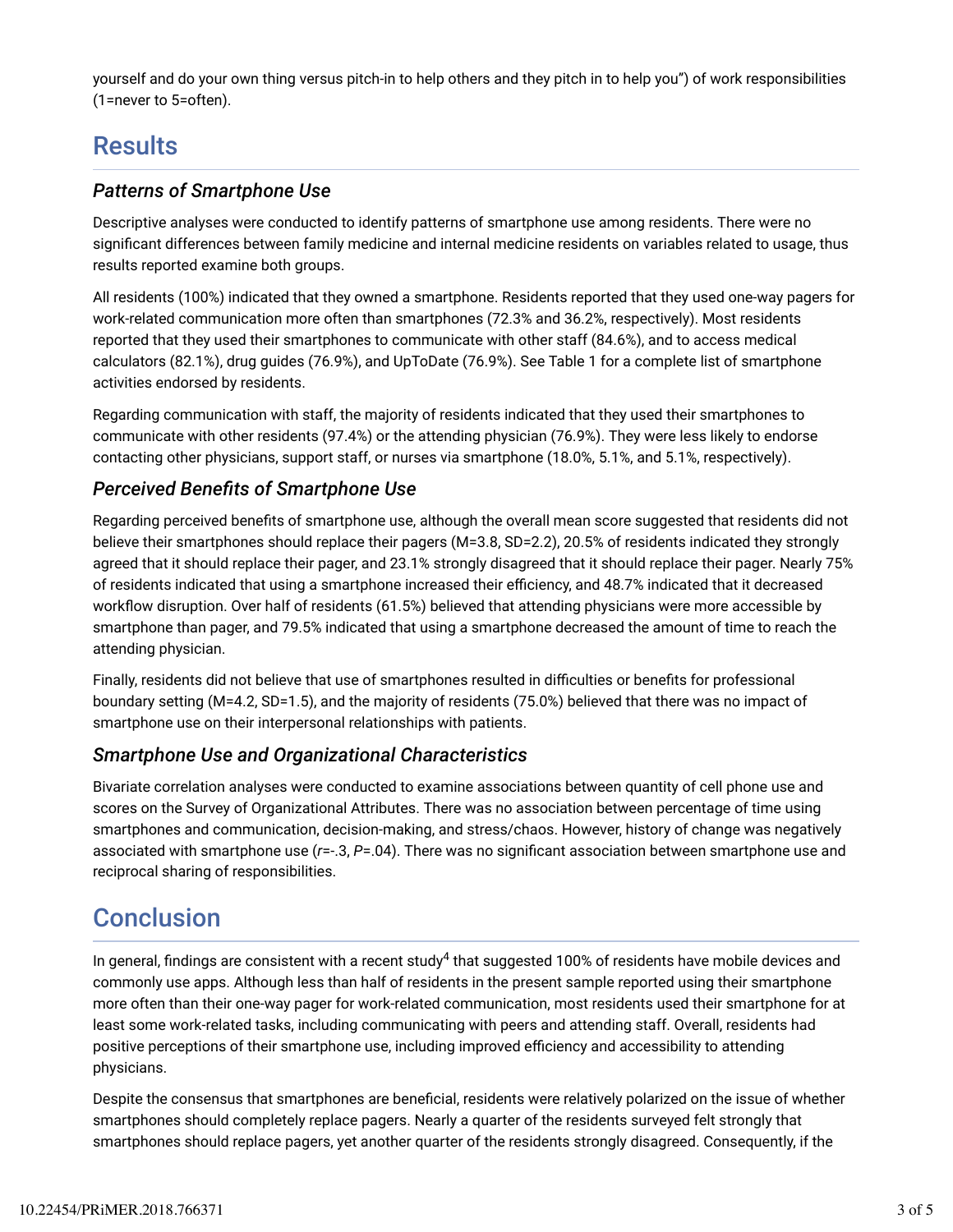organization removed the use of one-way pagers there may be a significant portion of residents who are strongly dissatisfied with the change even though others would likely welcome it. This finding suggests that practices may need to carefully consider any changes to the fundamental elements of staff communication despite the positive perception of newer technologies.

Furthermore, exploratory analyses revealed that smartphone use was not correlated with the communication subscale of the SOAPC, which emphasizes constructive forms of communication and effective problem solving among a team. However, smartphone use was negatively correlated with the history of change subscale, which measures perceived changes within the management and/or culture of the practice. This suggests that one factor motivating greater smartphone use in the workplace among medical residents may be a perception that the practice has not endeavored to change how it does business, improves patient care, or facilitates staff interaction. Some residents may be taking change into their own hands by utilizing a personal device to operate more efficiently at work. Conversely, practices that are perceived as experiencing greater change may reduce the need for providers to use a personal smartphone for completing work-related tasks.

However, the history of change subscale of the SOAPC does not make it distinctly clear whether perceived changes have resulted in positive or negative outcomes for the practice. In fact, previous research has suggested that increased change within work management and culture may be associated with reduced staff communication. $^8$  It may also be the case that residents who perceive greater change within the practice are less likely to use an informal method of communication, such as their personal smartphone, to reach out to other staff members.

Among today's medical residents, smartphones appear to be an important mechanism for communicating and accessing information. Therefore, future research might seek to replicate the present study's findings and consider causal reasons for reduced smartphone use among primary care practices with a history of change. Research that distinguishes between positive versus negative forms of change within the culture of a medical practice and their impact on staff communication may benefit primary care practices in a world that is increasingly driven by smartphone technology.

### Tables and Figures

| Type                                                                                                                             | % Endorsed (n) |
|----------------------------------------------------------------------------------------------------------------------------------|----------------|
| Communication with other staff                                                                                                   | 84.6 (33)      |
| Medical calculators                                                                                                              | 82.1 (32)      |
| Drug guides                                                                                                                      | 76.9 (30)      |
| UpToDate                                                                                                                         | 76.9 (30)      |
| Epic                                                                                                                             | 61.5(24)       |
| Education and research                                                                                                           | 56.4 (22)      |
| Classification/treatment algorithms                                                                                              | 46.2 (18)      |
| Patient care and monitoring                                                                                                      | 43.6 (17)      |
| Pregnancy wheels                                                                                                                 | 20.5(8)        |
| Health applications for the layperson (eg. weight management)                                                                    | 20.5(8)        |
| Coding and billing applications                                                                                                  | 2.6(1)         |
| Telediagnostic work (eg. detecting disease via data electronically transmitted from instruments monitoring<br>a distant patient) | 0(0)           |

#### Table 1: Smartphone Use by Medical Residents

Note: some categories may overlap, but all were included to accurately capture whether providers engaged in specific types of usage.

### Corresponding Author

Danielle L. Terry, PhD